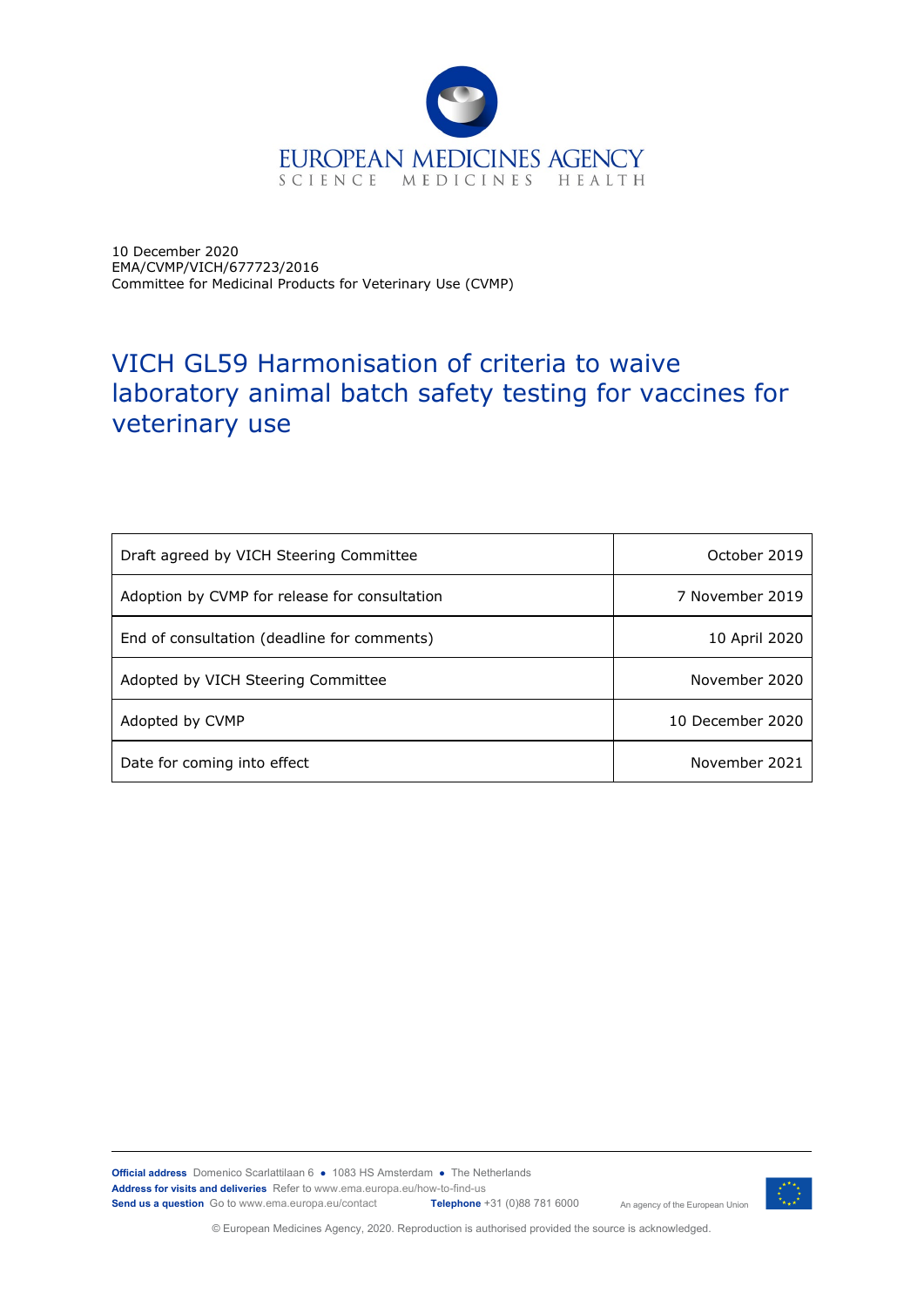

International Cooperation on Harmonisation of Technical Requirements for Registration of Veterinary Medicinal Products

> **VICH GL59 (BIOLOGICALS: LABST VETERINARY VACCINES) November 2020 For Implementation at Step 7**

# **HARMONISATION OF CRITERIA TO WAIVE LABORATORY ANIMAL BATCH SAFETY TESTING FOR VACCINES FOR VETERINARY USE**

Adopted at Step 7 of the VICH Process by the VICH Steering Committee in November 2020 for implementation by November 2021

This Guideline has been developed by the appropriate VICH Expert Working Group and has been subject to consultation by the parties, in accordance with the VICH Process. At Step 7 of the Process the final draft is recommended for adoption to the regulatory bodies of the European Union, Japan and USA.

Secretariat: c/o HealthforAnimals, 168 Av de Tervueren, B-1150 Brussels (Belgium) - Tel. +32 2 543 75 72, Fax +32 2 543 75 85 e-mail: [sec@vichsec.org](mailto:sec@vichsec.org) – Website: [www.vichsec.org](http://www.vichsec.org/)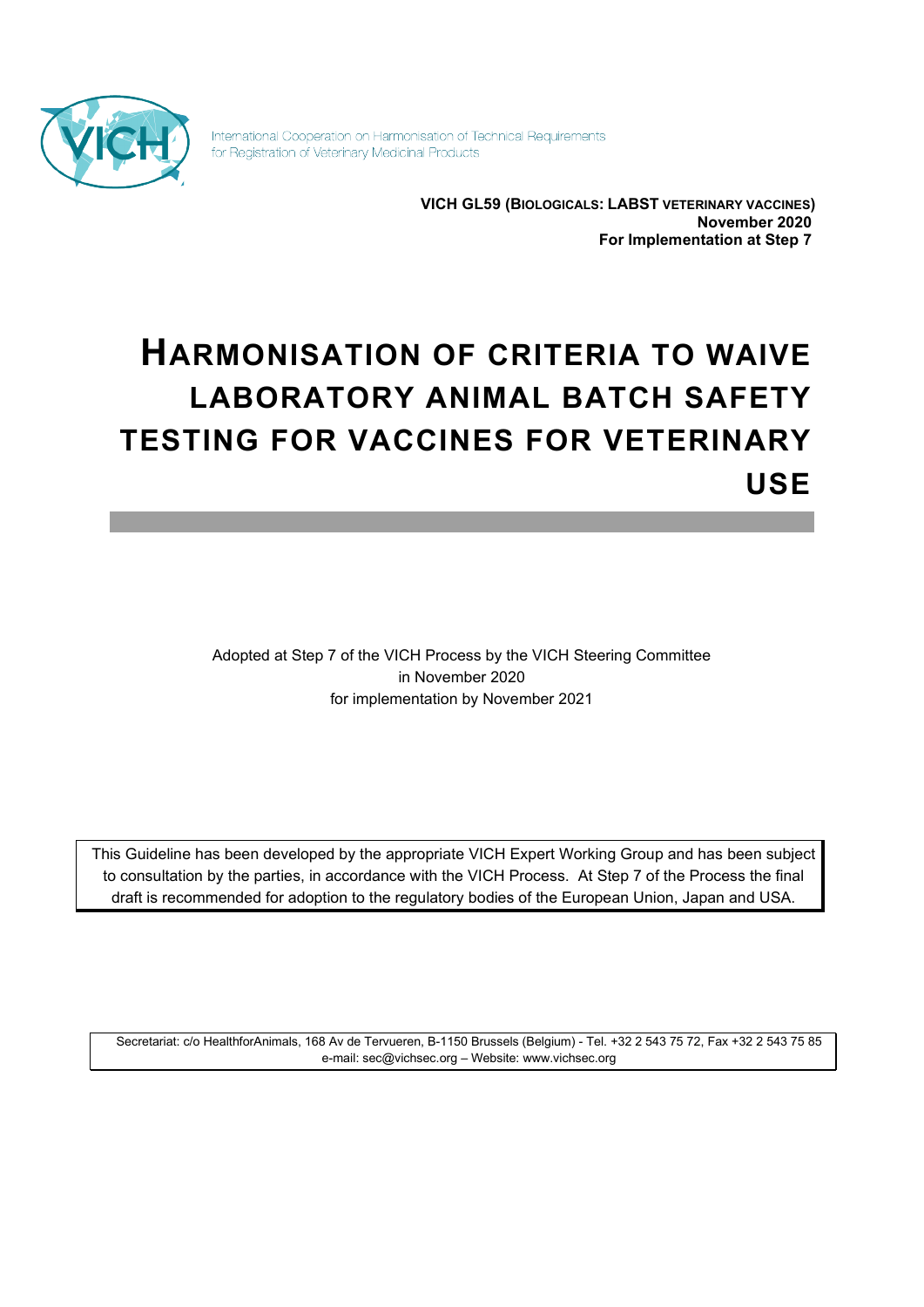# **TABLE OF CONTENTS**

| $\mathbf 1$ . |                                                                               |
|---------------|-------------------------------------------------------------------------------|
|               |                                                                               |
| 1.1.1.        |                                                                               |
|               |                                                                               |
|               |                                                                               |
| 2.1.          |                                                                               |
| 2.2.          |                                                                               |
|               |                                                                               |
|               |                                                                               |
|               |                                                                               |
|               |                                                                               |
|               |                                                                               |
|               | 2.3. Data Requirements for Waiving of Laboratory Animal Batch Safety Tests  6 |
| 2.3.1         |                                                                               |
| 2.3.1.1.      |                                                                               |
|               |                                                                               |
|               |                                                                               |
|               | 2.3.2. Procedure for waiving the laboratory animal batch safety test  8       |
| З.            |                                                                               |
| 4.            | 10                                                                            |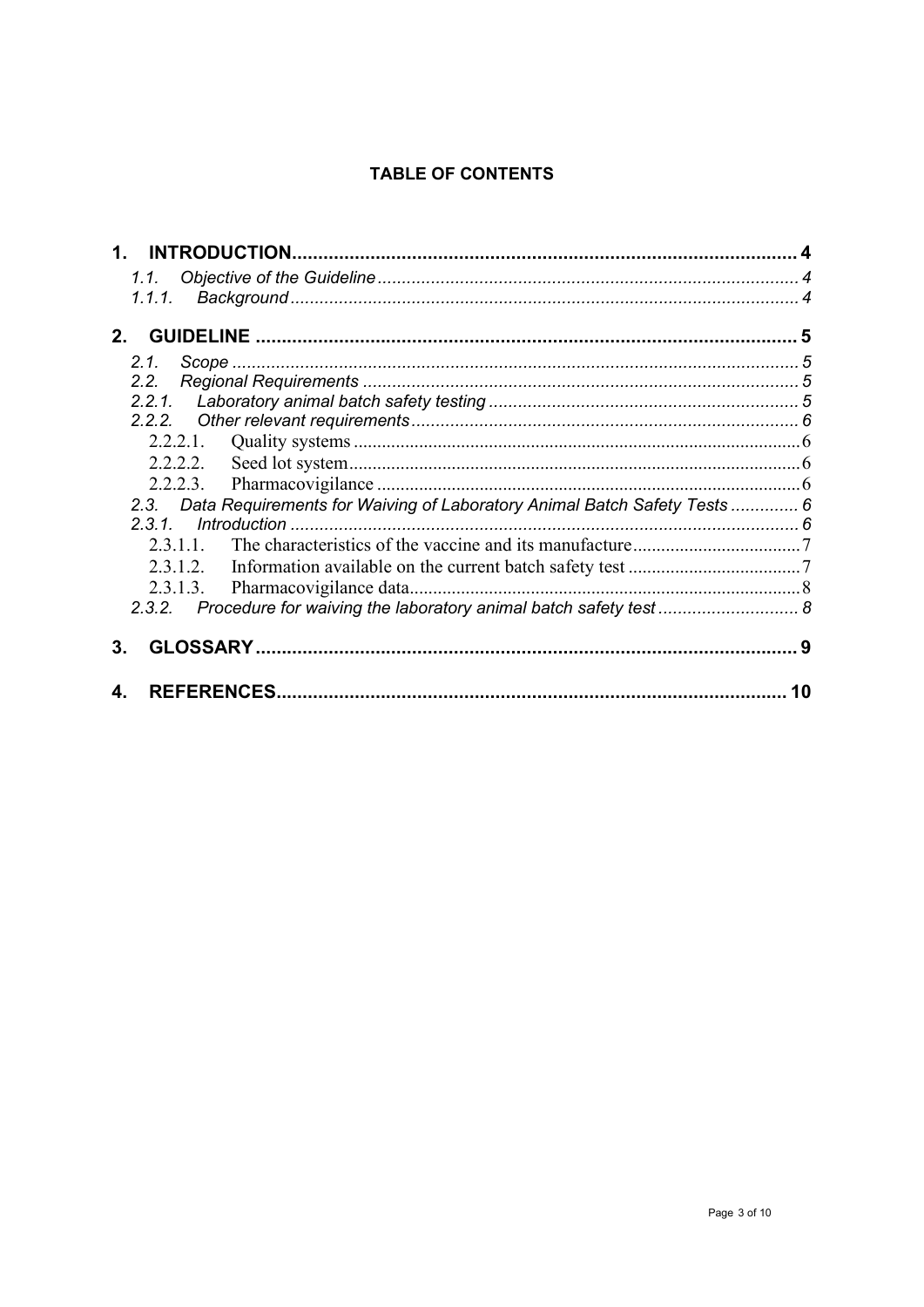## <span id="page-3-0"></span>**1. INTRODUCTION**

Submission of batch safety test data from target or laboratory animals is a requirement for batch release of veterinary vaccines in several regions participating in the VICH<sup>[1](#page-3-3)</sup>, and may also be required in other regions. The VICH Steering Committee has proposed to harmonize the batch safety tests across the regions in order to minimize the need to perform separate studies for regulatory authorities of different countries. The initial steps focused on the target animal batch safety test (TABST) and adoption of two guidelines harmonizing criteria for waiving the TABST for inactivated (VICH GL50(R)) and live vaccines (VICH GL55).

This guideline addresses laboratory animal batch safety tests (LABST) and harmonization of criteria for waiving it in regions where it is required.

The guideline has been developed under the principle of VICH and will provide unified criteria for government regulatory bodies to accept waivers for LABST. The use of this VICH guideline to support a similar approach for veterinary vaccines for local distribution only is strongly encouraged but is at the discretion of the local regulatory authority. Furthermore, it is not always necessary to follow this guideline when there are scientifically justifiable reasons for using alternative approaches.

Global implementation of LABST waivers reduces the use of animals for routine batch release. VICH is committed to the replacement, reduction and refinement (3Rs) of animal testing, and encourages countries and regions to implement this guideline and grant waivers for the LABST.

#### <span id="page-3-1"></span>*1.1. Objective of the Guideline*

The objective of this guideline is to provide internationally harmonized recommendations for criteria on data requirements to waive the LABST for veterinary vaccines in regions where it is required.

#### <span id="page-3-2"></span>*1.1.1. Background*

Most batch safety tests in laboratory animals on the final product can be considered as general safety tests. They apply to a broad group of veterinary vaccines and should provide some assurance that the vaccine will be safe in the target species, i.e. it should reveal "unfavorable reactions attributable to the biological product ..." (Title 9. United States Code of Federal Regulations) or "no abnormal changes" (Minimum Requirements for Veterinary Biological Products under *the Act on Securing Quality, Efficacy and Safety of Pharmaceuticals, Medical Devices, Regenerative and Cellular Therapy Products, Gene Therapy Products, and Cosmetics* in Japan) or, as formerly required in Europe, "abnormal local or systemic reactions".

Over the last decades, the relevance of LABST has been questioned by representatives of regulatory authorities and vaccine manufacturers (Krämer et al., 1996; Pastoret et al., 1997; Schwanig et al., 1997; Kulpa-Eddy et al., 2011; Schutte et al., 2017). Particularly, the introduction of Good Manufacturing Practice (GMP) and Good Laboratory Practice

<span id="page-3-3"></span><sup>1</sup> In the EU, neither TABST nor the abnormal toxicity test (one type of LABST) are required (see section 2.2.1)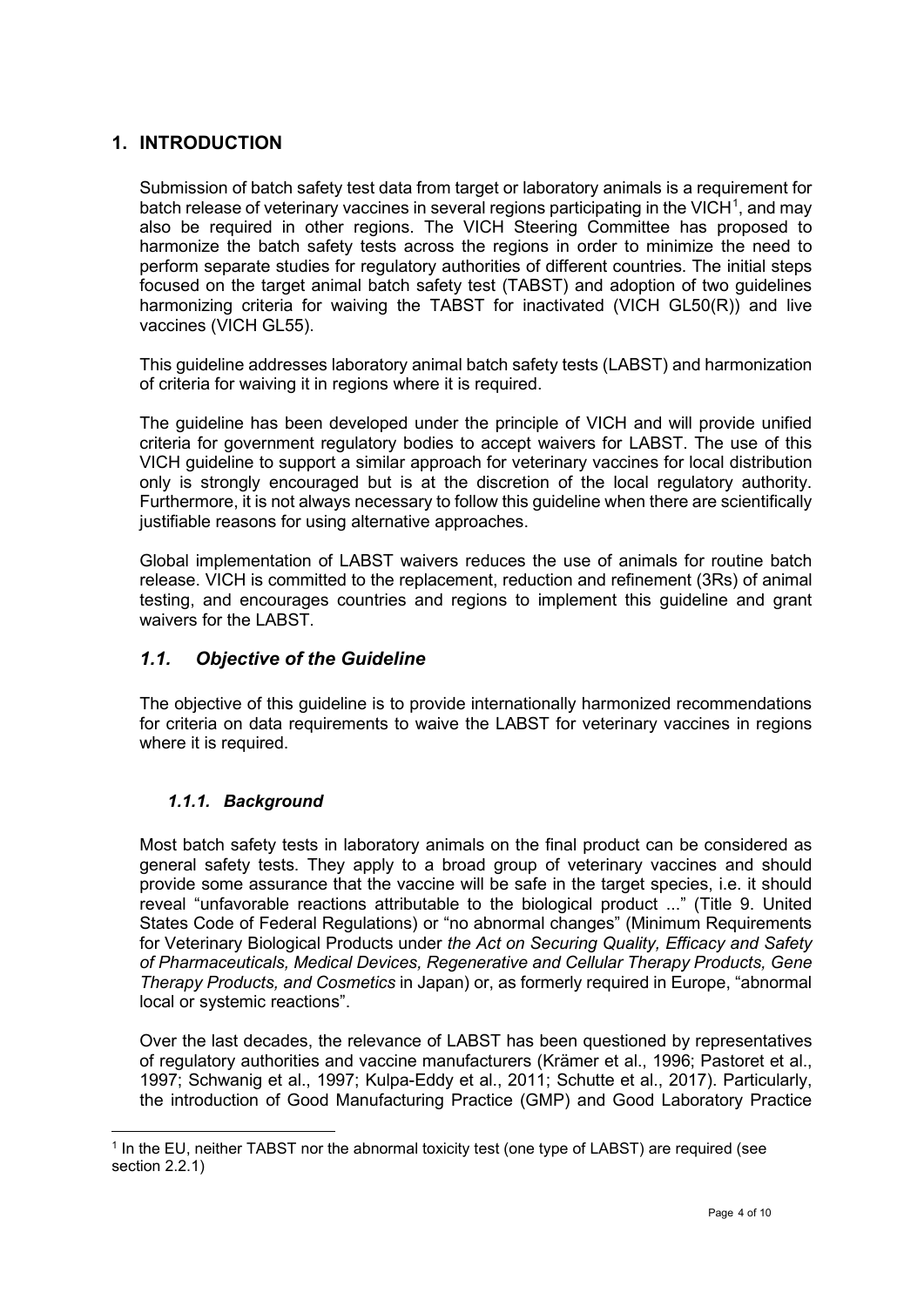(GLP; OECD, 1998) or similar quality systems appropriate to regional requirements as well as a seed lot system into the manufacture of vaccines has greatly increased the consistency of the batches produced and hence their quality and safety. This has also influenced the attitude towards quality control from the traditional batch control for veterinary vaccines (based in major parts on *in vivo* testing) towards putting more emphasis on documentation of consistency of production which is mostly based on *in vitro* technologies (Lucken, 2000; Hendriksen et al., 2008; de Mattia et al., 2011).

Following the finalization of VICH GL50 and VICH GL55 concerning TABST for inactivated and live veterinary vaccines, this guideline describes the criteria to waive the LABST for veterinary vaccines.

### <span id="page-4-1"></span><span id="page-4-0"></span>**2. GUIDELINE**

#### *2.1. Scope*

This guideline is limited to the criteria on data requirements for waiving LABST for veterinary vaccines.

#### <span id="page-4-3"></span><span id="page-4-2"></span>*2.2. Regional Requirements*

#### *2.2.1. Laboratory animal batch safety testing*

Significant variations are evident in regional requirements; however, these are more related to the vaccines for which a LABST is stipulated than in the test design for a nonspecific safety test. Other tests in laboratory animals may exist for certain classes of vaccines pertaining to a specific safety aspect of a vaccine (e.g. residual toxicity of a bacterial toxin in bacterial and/or toxoid vaccines, residual live virus in rabies vaccines). These tests are not described below but may benefit of the same system (see paragraph 2.3.1) depending on adapted risk assessment.

#### *Europe*

The abnormal toxicity test in laboratory animals (mice and guinea pigs) is no longer required in Europe since 1996 (Krämer et al, 1996; Schwanig et al, 1997), and therefore not specified for safety testing of veterinary vaccines in the European Pharmacopoeia Monograph 62 (European Pharmacopoeia, 2020).

#### *United States*

Veterinary biologicals must meet certain basic criteria including safety requirements: the product must be safe in the target species and, if live, in species exposed to shed organisms. In addition, safety tests in mice or guinea pigs are required. General requirements for live and killed bacterial vaccines, live and killed viral vaccines and antibody products as well as the detailed requirements for each type of product are described in Title 9 CFR Part 113.

• *Live bacterial and live viral vaccines:* Safety tests for mammalian vaccines are carried out in mice or guinea pigs.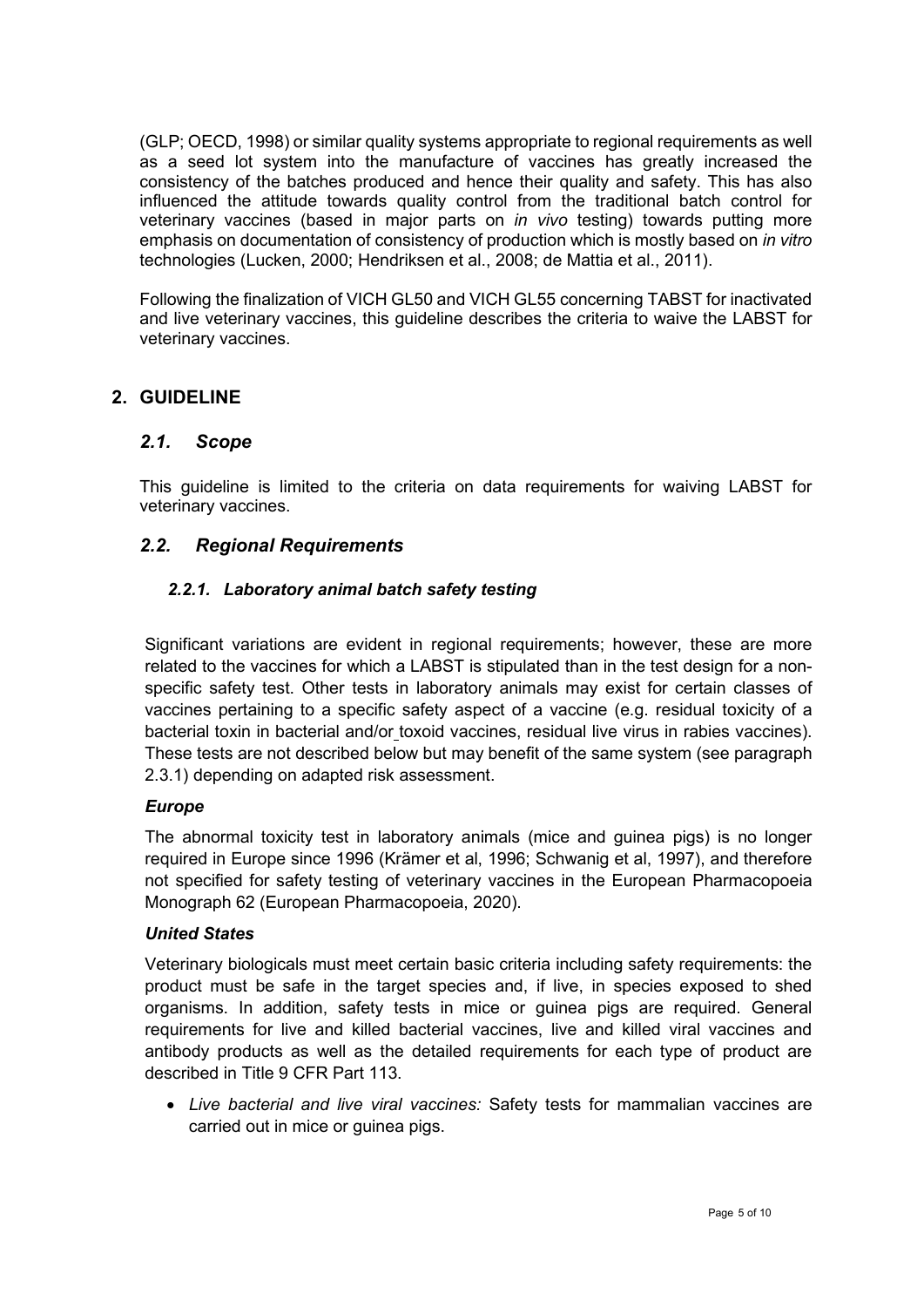- *Inactivated bacterial vaccines:* Safety tests for mammalian vaccines are carried out in mice or, if lethal for mice, in guinea pigs.
- *Inactivated viral vaccines:* Safety tests for mammalian vaccines are carried out in mice and guinea pigs.

#### *Japan*

In Japan, medicinal products that are exclusively used for animals, including veterinary biologicals, are under the jurisdiction of the Ministry of Agriculture, Forestry and Fisheries, and ensuring their quality, efficacy and safety is included in the *Act on Securing Quality, Efficacy and Safety of Pharmaceuticals, Medical Devices, Regenerative and Cellular Therapy Products, Gene Therapy Products, and Cosmetics* (PMD Act). Under the PMD Act, "Minimum Requirements for Veterinary Biological Products (Japan MRVBP; 2002)" stipulates "the lot safety test". It should be noted that the term "lot" is commonly used instead of "batch".

As safety tests in laboratory animals, abnormal toxicity test or maximum toxicity limit confirmation test using mice and/or guinea pigs are carried out in all vaccines for dogs, cats and horses, and in some vaccines for cattle and pigs.

<span id="page-5-0"></span>Since 2018, abnormal toxicity tests have been waived for the vaccines that comply with the criteria described in this LABST GL (Section 2.3).

#### *2.2.2. Other relevant requirements*

#### *2.2.2.1. Quality systems*

<span id="page-5-1"></span>Good Manufacturing Practices (GMP) and similar quality systems have been established in VICH countries/regions to cover the manufacture and testing of medicinal products including veterinary medicinal products. These quality systems provide assurance that veterinary vaccines placed on the market have been manufactured in a consistent and suitable manner.

#### *2.2.2.2. Seed lot system*

<span id="page-5-2"></span>The establishment of a seed lot system, subject to quality and manufacturing controls, provides further assurance of the consistent production of vaccine batches and resulting batch quality.

#### *2.2.2.3. Pharmacovigilance*

<span id="page-5-3"></span>The VICH process increasingly includes pharmacovigilance (post-marketing surveillance of medicines) in the veterinary field and the harmonization of the requirements and performance. This provides for early detection of safety problems associated with the inconsistent quality of a vaccine in the field. Thus, pharmacovigilance provides extra information about the product's safety that cannot always be obtained in the LABST.

#### <span id="page-5-5"></span><span id="page-5-4"></span>*2.3. Data Requirements for Waiving of Laboratory Animal Batch Safety Tests*

#### *2.3.1. Introduction*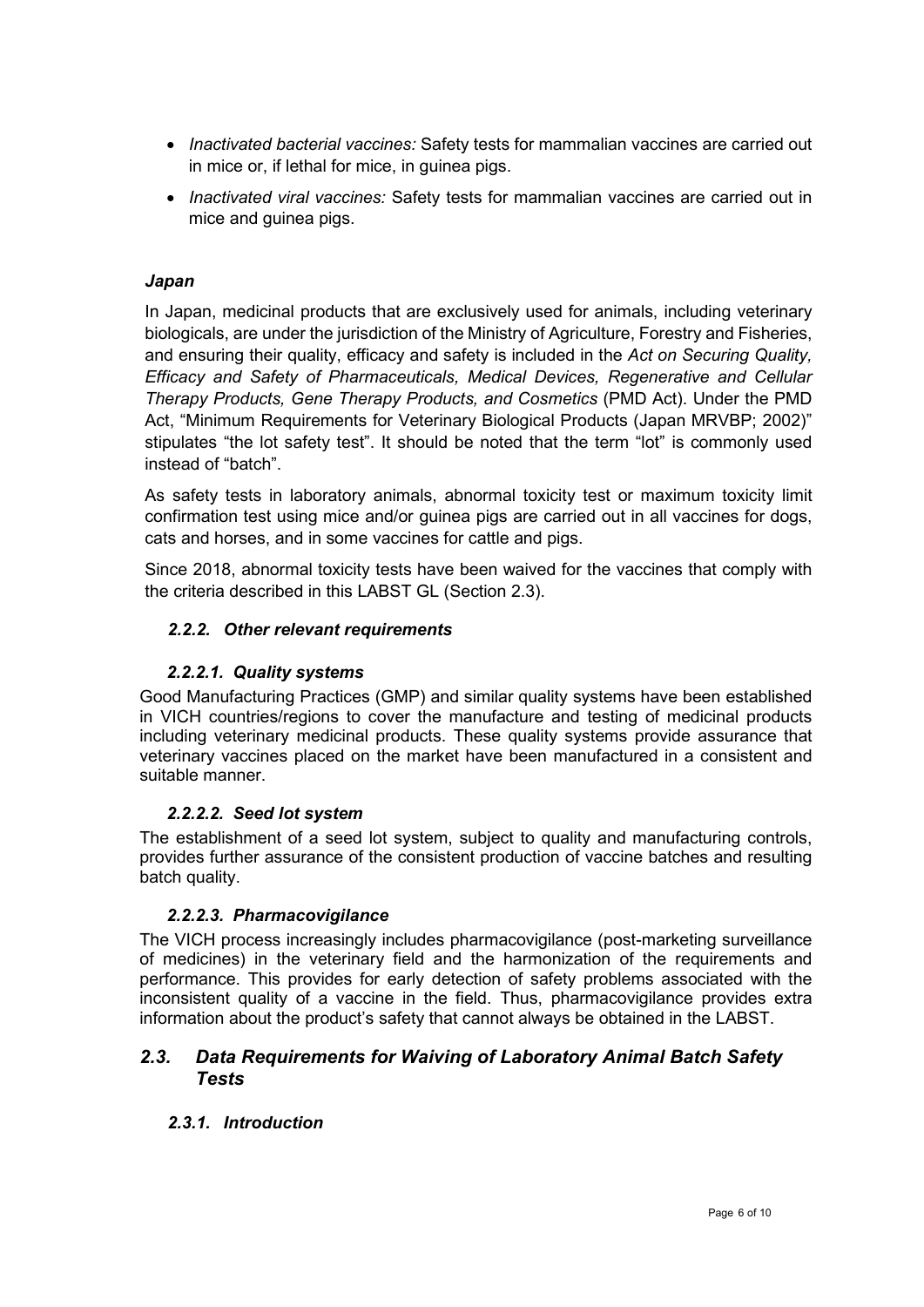The LABST may be waived by the regulatory authority when a sufficient number of production batches have been produced under the control of a seed lot system and found to comply with the test, thus demonstrating consistency of the manufacturing process.

In general, it is sufficient to evaluate existing information, which is available from routine batch quality control and pharmacovigilance data, without the need for any additional supplementary studies. The data, which should be presented by the manufacturer to support an application to waive LABST, are presented below. However, this should not be taken as an exhaustive list, and in all cases applications for waiving the LABST should be accompanied by a summary of all the data and a conclusion on the assurance of the product's safety being maintained.

In exceptional cases, significant changes to the manufacturing process may require resumption of laboratory animal batch safety testing to re-establish consistency of the safety profile of the vaccine. The occurrence of unexpected local or systemic adverse events or other pharmacovigilance problems, which could be avoided using a LABST, may also lead to the resumption of the test.

For vaccines with an inherent safety risk (e.g. residual toxicity of bacterial toxin in bacterial and/or toxoid vaccines, residual live virus in rabies vaccines or other vaccines containing an agent of public health concern), it may be necessary to continue to conduct a LABST on each batch for that specific safety risk or apply a different system for waiving LABST considering level of risk and control measures.<sup>[2,](#page-6-2)[3](#page-6-3)</sup>

#### *2.3.1.1. The characteristics of the vaccine and its manufacture*

<span id="page-6-0"></span>The manufacturer should demonstrate that the vaccine is manufactured following the quality principles, i.e. the product has been manufactured in a consistent and suitable manner.

#### *2.3.1.2. Information available on the current batch safety test*

<span id="page-6-1"></span>The manufacturer should submit batch protocol data for a sufficient number of consecutive batches to demonstrate that safe and consistent production has been established. Without prejudice to the decision of the competent authority in light of the information available for a given vaccine, test data of 10 batches (or a minimum of five batches if 10 batches are not manufactured within 3 years) is likely to be sufficient for most products. The data should be obtained from consecutively tested batches from different vaccine bulks. The manufacturer should examine the variability of the local (if applicable) and systemic adverse reactions observed in the LABST results and the nature of these reactions in relation to those observed in any developmental studies in laboratory animals submitted in support of the registration or licensure of the vaccine.

Generally, data from LABST of combined vaccines may be used to waive the LABST of vaccines containing fewer antigen and/or adjuvant components provided the remaining

<span id="page-6-3"></span><span id="page-6-2"></span><sup>2</sup> In Europe, specific safety tests may already (e.g. for residual live rabies virus in mice, residual toxicity of some Clostridia toxins in toxoid vaccines) or may in future (e.g. residual toxicity of other bacterial toxin in bacterial and/or toxoid vaccines) be omitted on the final batch when tested at the antigen level. <sup>3</sup> Based on data collected from LABST testing in Japan and USA in preparation of this guideline, most of the vaccines show no batch-dependent abnormal toxicity; however, a few veterinary vaccines show inherent batch-dependent safety risk, which might be due to residual toxicity of bacterial toxin in bacterial and/or toxoid vaccines.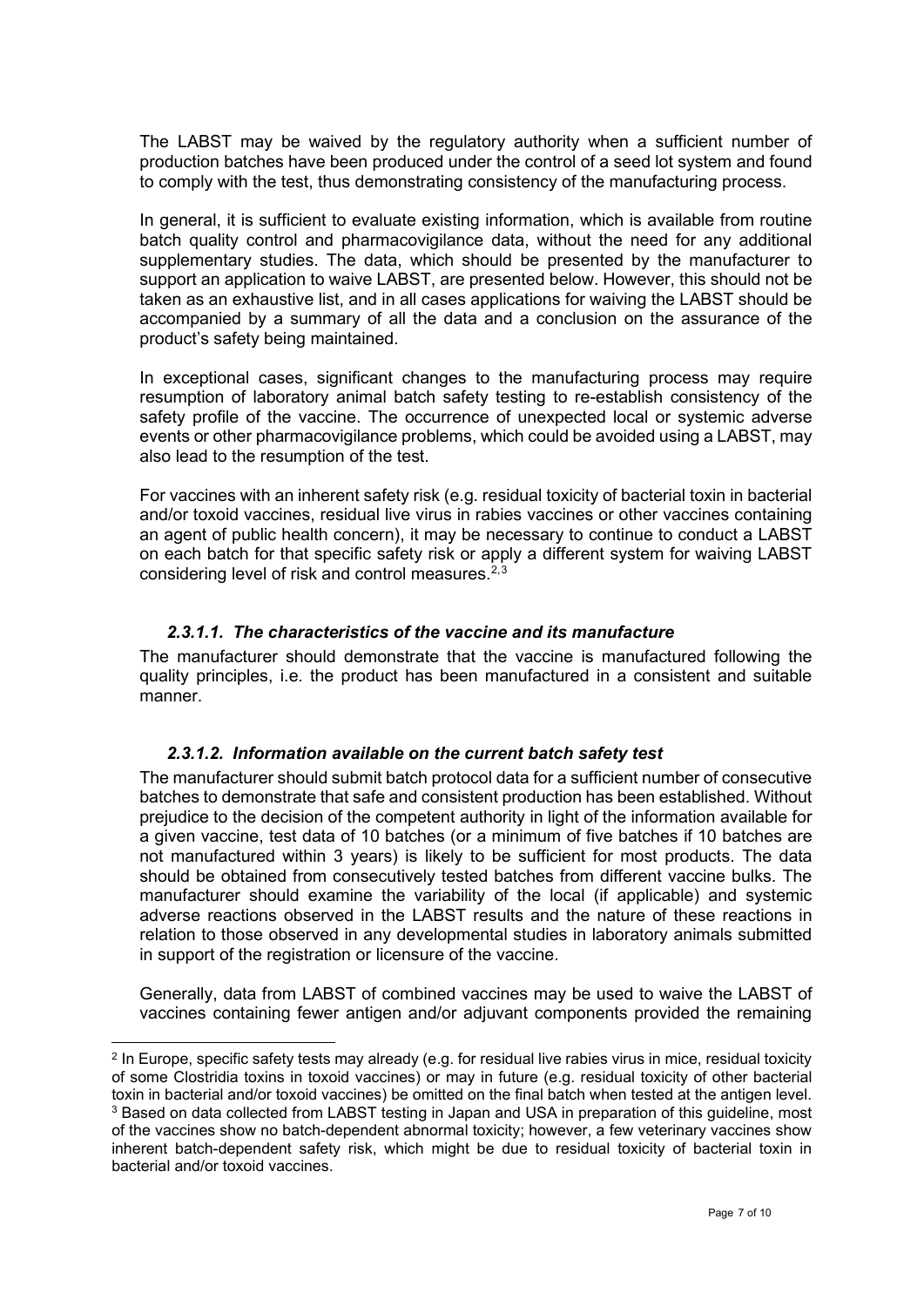components are identical in each case and it is only the number of antigens and/or adjuvant, which has decreased. For example, LABST data from a combination vaccine can be sufficient to waive LABSTs for all the fallout products. The manufacturer should provide a summary, discussion and conclusion of the findings.

The conduct of the LABST shall be in accordance with the regional requirements in operation at the time when the tests were performed. There should be a thorough examination of any batches that have failed the LABST in the time period during which the agreed number of consecutive batches have been tested. This information, along with an explanation as to the reasons for failure, should be submitted to the regulatory authorities.

#### *2.3.1.3. Pharmacovigilance data*

<span id="page-7-0"></span>A pharmacovigilance system in accordance with the VICH Guidelines, where available, should have been in place over the period during which the batches for which data are submitted were on the market. Safety information from pharmacovigilance and LABST are by nature different but complement each other.

Available pharmacovigilance data to demonstrate the consistent safe performance of the vaccine in the field should be provided using recent Periodic Safety Update Reports for the relevant time period.

Where there exists a system for post-marketing re-examination of field safety data for new veterinary vaccines, such data should also be considered alongside the pharmacovigilance data.

#### <span id="page-7-1"></span>*2.3.2. Procedure for waiving the laboratory animal batch safety test*

A report should provide an overall assessment of the consistency of the product's safety and would include taking into account the number of batches manufactured, the number of years the vaccine has been on the market, the number of doses sold and the frequency and seriousness of local or systemic adverse reactions in the target species and any investigations into the likely causes of these events.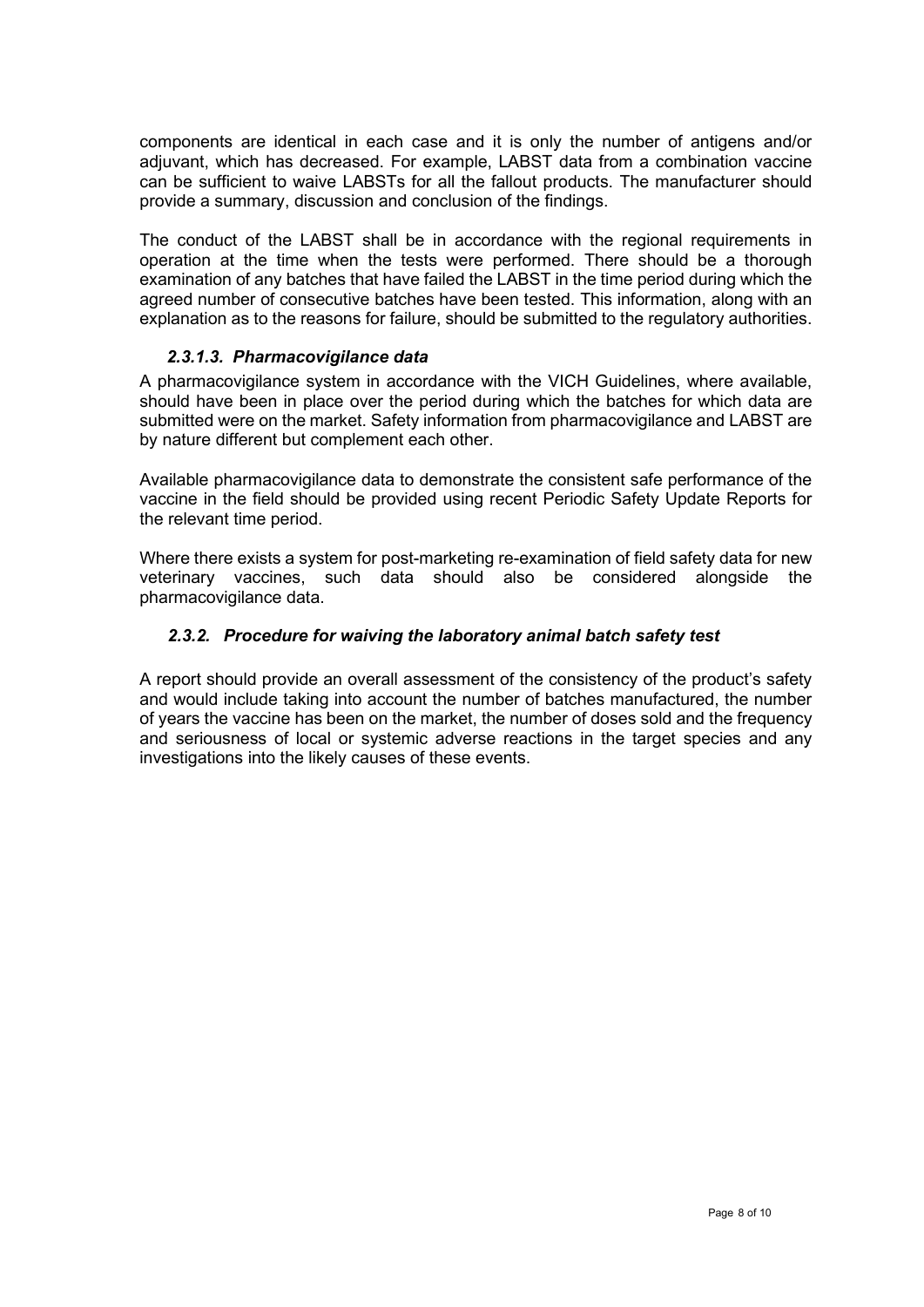#### <span id="page-8-0"></span>**3. GLOSSARY**

**Good Laboratory Practices (GLP):** A standard for the design, conduct, monitoring, recording, auditing, analysis, and reporting of non-clinical studies. Adherence to the standard provides assurance that the data and reported results are complete, correct and accurate, that welfare of the study animals and the safety of the study personnel involved in the study are ensured, and that the environment and the human and animal food chains are protected (OECD, 1998).

**Good Manufacturing Practices (GMP):** Is part of a quality system covering the manufacture and testing of medicinal products including veterinary medicines. GMPs are guidelines that outline the aspects of production and testing that can impact the quality of a product standard assuring the quality of production processes and the production environment during the production of a medicinal product.

**Laboratory Animal Batch Safety Test (LABST):** General safety test in laboratory animals, which is performed as a routine final product batch test for veterinary vaccines, in regions where it is required.

**Laboratory Animal:** The term "laboratory animal" refers in the context of the LABST to guinea pigs and mice.

**Production Batch:** A defined quantity of starting material, packaging material or product processed in one process or series of processes so that it could be expected to be homogeneous.

Note: To complete certain stages of manufacture, it may be necessary to divide a batch into a number of sub batches, which are later brought together to form a final homogeneous batch. In the case of continuous manufacture, the batch must correspond to a defined fraction of the production, characterised by its intended homogeneity.

**Seed Lot System:** A seed lot system is a system according to which successive batches of a product are derived from the same master seed lot at a given passage level. For routine production, a working seed lot is prepared from the master seed lot. The final product is derived from the working seed lot and has not undergone more passages from the master seed lot than the vaccine shown in clinical studies to be satisfactory with respect to safety and efficacy. The origin and the passage history of the master seed lot and the working seed lot are recorded.

**Target Animal Batch Safety Test (TABST):** Safety test in target animals, which is performed as a routine final product batch test for all inactivated and/or live veterinary vaccines.

**Target Animal:** The specific animal species, class and breed identified as the animal for which the veterinary vaccine is intended for use.